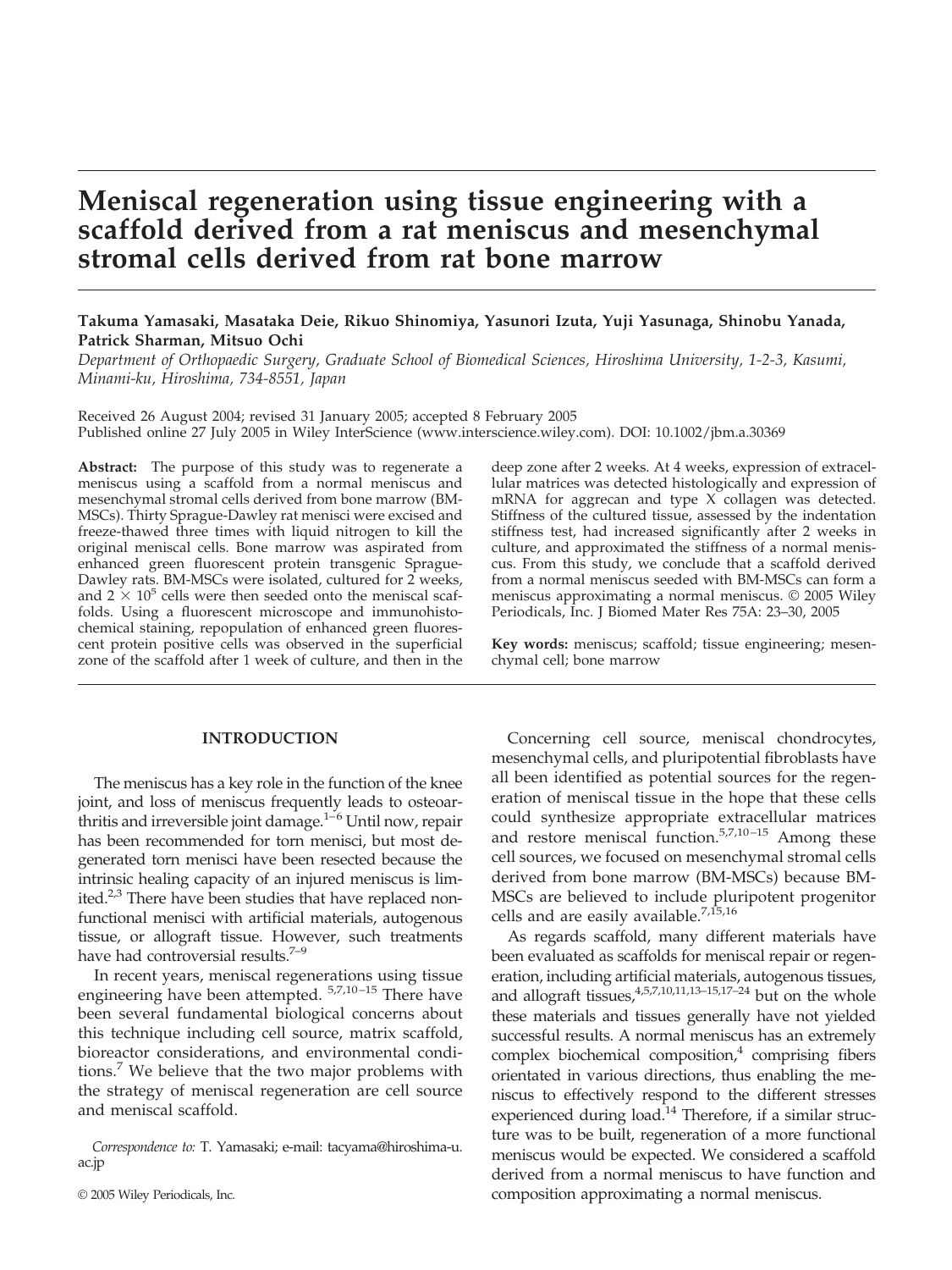Consequently, we hypothesized that meniscus could be best regenerated using a scaffold derived from a normal rat meniscus seeded with rat BM-MSCs. The purpose of this study was to confirm meniscal regeneration using BM-MSCs under *in vitro* conditions, and to determine the efficacy of the scaffold derived from a normal meniscus.

### **MATERIALS AND METHODS**

#### **Preparation of scaffolds**

The protocol of this experimental study was approved by the Ethical Committee of Hiroshima University. Fourteenweek-old male Sprague-Dawley rats were anesthetized with sodium pentobarbital (40 mg/kg body weight). A total of 30 menisci were carefully excised under sterile conditions from the rat knees using the medial parapatellar approach. Each excised meniscus was treated with 10% sodium ethylenediaminetetraacetic acid at 4°C for 3 days for the purpose of decalcification. Each meniscus was then washed twice with phosphate-buffered saline, dried on a clean bench, and freeze-thawed 3 times to kill all the meniscal cells. For freeze-thawing, each meniscus was treated with liquid nitrogen  $(-196^{\circ}C)$  for 10 min and rapidly thawed with sterile saline at 37°C.<sup>18</sup> The freeze-thawed menisci were subsequently preserved at  $-80^{\circ}$ C.

#### **Isolation and expansion of BM-MSCs**

Transgenic Sprague-Dawley rats carrying an enhanced green fluorescent protein (EGFP) gene (EGFP rats), developed by Research Institute for Microbial Diseases of Osaka University, were used as the source of BM-MSCs.<sup>25</sup> Tenweek-old EGFP rats were anesthetized with sodium pentobarbital (40 mg/kg body weight). Bone marrow aspirates were obtained from both tibia by penetrating the anteromedial aspect of the proximal tibia with a 23-gauge needle fastened to a 10-mL syringe containing 1 mL of heparinized saline. The aspirates were washed in Dulbecco's modified Eagle medium-high glucose (Gibco, Grand Island, NY) containing 10% fetal bovine serum (Sigma, St. Louis, MO), antibiotic, and antimycotic solution (Gibco). The marrow suspension was seeded on 100-mm dishes and cultured at 37 $\degree$ C in a humidified atmosphere of 95% air and 5% CO<sub>2</sub>. To remove the nonadherent cells, the medium was changed on the fifth day after seeding, and it was changed again every third or fourth day thereafter. After 10–14 days of primary culture, when the proliferating colonies had nearly reached confluence, the adherent cells were harvested with 0.25% trypsin-ethylenediaminetetraacetic acid. The cells were counted, and reseeded at approximately  $4 \times 10^5$  cells per 100-mm dish. After 7 days of subculture, when the cells had nearly reached confluence, they were harvested as described above.

#### **Seeding of BM-MSCs into the scaffold**

The harvested BM-MSCs were resuspended in the complete medium at a concentration of  $5 \times 10^6$  cells/mL, then 40  $\mu$ L of cell suspension (2  $\times$  10<sup>5</sup> cells) was seeded onto the scaffold in a 48-well plate. After cultivation for 2 h in a humidified atmosphere of 95% air and 5%  $CO<sub>2</sub>$  at 37°C, 200 L of the medium was added slowly into each well. The medium was changed twice a week, and the tissues were cultured for 1 ( $n = 10$ ), 2 ( $n = 10$ ), and 4 ( $n = 10$ ) weeks, respectively.

As an experimental control, scaffolds without BM-MSCs were cultured for the same time periods.

#### **Histological evaluation**

After its designated time in culture, each tissue was fixed with 10% neutral buffered formalin for 12 h. Each specimen was then sectioned horizontally, and the sections were subsequently stained with toluidine blue (TB), and safranin O-fast green (SO) for histological examinations, and anti-EGFP antibody (a-EGFP) (JL-8; BD Biosciences Clontech, Franklin Lakes, NJ) for immunohistochemical staining. The positive patterns of TB and SO were determined by the presence of metachromatism. The sections were also observed with a fluorescent microscope (Leica DM IRB 470 nm ultraviolet, Wetzlar, Germany) to observe EGFP-positive cells.

### **Analysis of mRNA for extracellular matrices and collagen with reverse transcriptase-polymerase chain reaction (RT-PCR)**

Each cultured tissue was digested with 0.25% collagenase at 37°C for 4 h. Total mRNA was extracted with a commercial kit (RNeasy Mini Kit; QIAGEN Inc., Valencia, CA) following the manufacturer's instructions. The purity and amount of isolated RNA were assessed by spectrophotometric measurement at 260 and 280 nm. Total RNA was reverse transcribed to cDNA at  $50^{\circ}$ C for 50 min in a volume of 20  $\mu$ L containing  $1 \mu L$  of  $10 \mu M$  dNTP mix,  $1 \mu L$  of  $10 \mu M$ dithiothreitol, 1  $\mu$ L of 50  $\mu$ M oligo(dT), 4  $\mu$ L of 5X first strand buffer,  $1 \mu L$  of RNase OUT, and 200 U of Superscript III (RNase H-free RT) (all from Gibco). After terminating the reaction at 70°C for 15 min, 2 U of RNase H was added to the reaction mixture, followed by incubation at 37°C for 20 min to remove the RNA. The cDNA was diluted 1:500 and then amplified in 50  $\mu$ L of a PCR mixture containing 5  $\mu$ L of Taq buffer,  $4 \mu L$  of MgCl<sub>2</sub>,  $4 \mu L$  of 10 mM dNTP mix, 1.25 U of Taq polymerase, and primer sets. Primers for aggrecan (sense: 5-TAGAGAAGAAGAGGGGTTAGG-3, anti-sense: 5'-AGCACTAGGAGCCAGGGTTAT-3', 321 bp), type II collagen (sense: 5'-GGTG GTTA-TGACTTTGGTTAC-3', antisense: 5'-CAGGCGTGATGGCTTATTTGT-3', 681 bp), type II collagen (sense: 5'-GAAGCACATCTGGTTTGGAG-3', anti-sense: 5'-TTGG-GGTTGAGGGTTTTACA-3', 447 bp), type X collagen (sense: 5'-ACAAAGAGCGGA-CAGAGACC-3',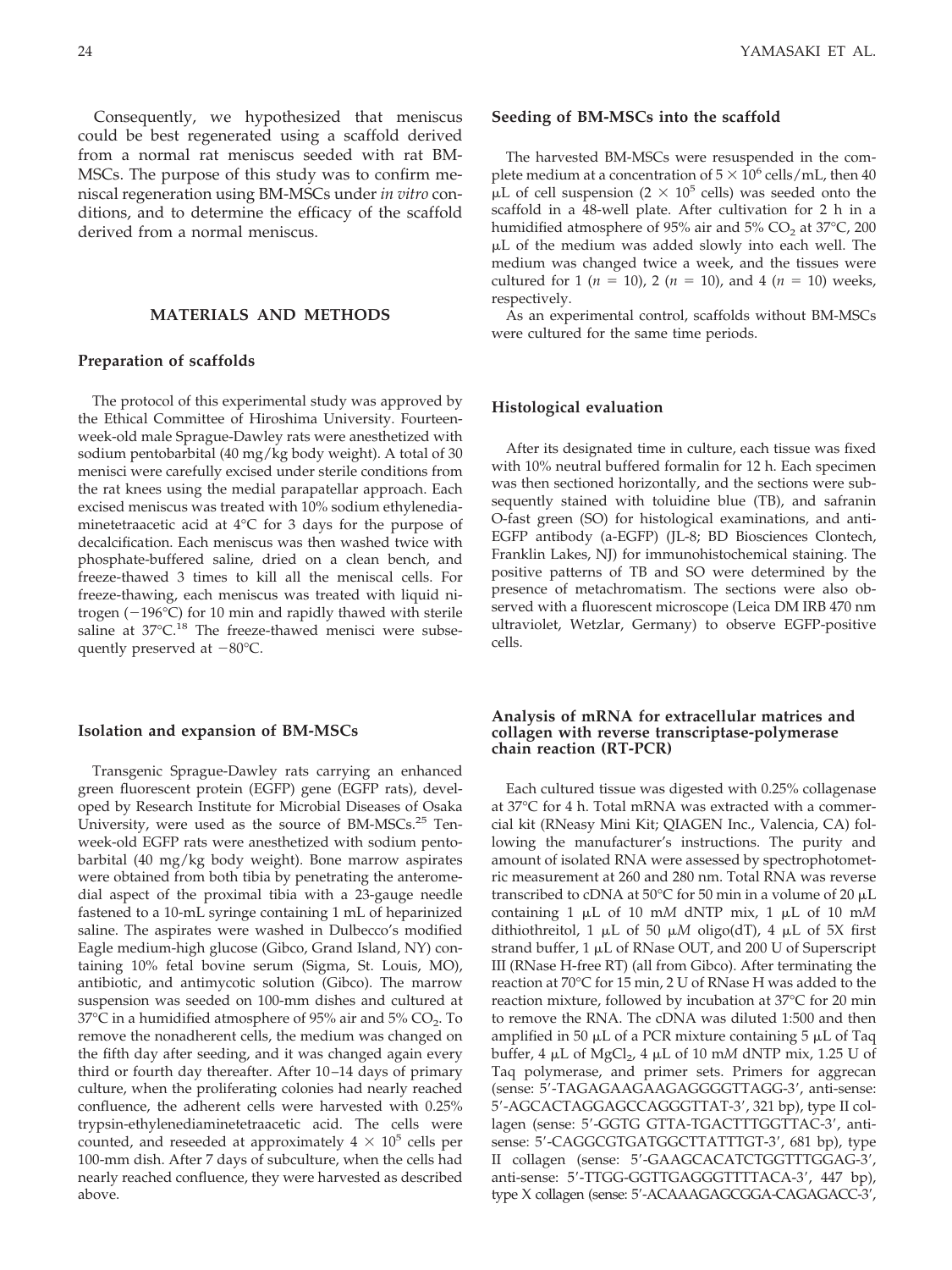



**Figure 1.** Photomicrographs after 1 week in culture. (A) The cells repopulated in the scaffold retained green fluorescence under the fluorescent microscope (original magnification,  $\times$ 400). (B) GFP-positive cells were confirmed with a-GFP staining (original magnification, 400). (C) Expression of extracellular matrices was not detected with SO or (D) TB staining (original magnification,  $\times$ 400).

anti-sense: 5-AGAAGGACGAGTGGACATAC-3, 441 bp), and glyceraldehydes-3-phosphate dehydrogenase (GAPDH) (sense: 5-GTCTTCACCACC-ATGGAGAAGGCTG-3, antisense: 5'-TGAGGTCCACCACCCTGTTGCTGTA-3', 449 bp) were prepared according to published DNA sequences (Gen-Bank).26 PCR was performed in a Minicycler (MJ Research Inc., Watertown, MA), including an initial denaturation at 94°C for 2 min, followed by 35 cycles of denaturation at 94°C for 1 min, annealing at 54°C (type I and X collagen) and 56°C (type II collagen and aggrecan) for 1 min, and extension at 72°C for 1 min. The final cycle included 5 min for extension. The PCR products were analyzed by electrophoresis in 2% agarose gels and stained with ethidium bromide. The 100-bp ladder (Qiagen) was used as a molecular weight marker.

AXIOM Co., Fukushima, Japan) that could quantitatively assess the degree of softness or hardness of materials via an ultrasonic tactile sensor.<sup>27</sup> Stiffness was evaluated at the posterior region of the cultured tissue at 1, 2, and 4 weeks, because the menisci of Sprague-Dawley rats were found to be highly calcified, especially at the anterior region of the menisci.<sup>28</sup> As a control, stiffness of scaffolds and of normal rat menisci were measured. As a statistical analysis, all the quantitative data for stiffness were presented as the mean value  $\pm$  1 standard deviation. The results were evaluated using Mann-Whitney's *U* test. The level of significance was set at  $p\,<\,0.05.$ 

#### **RESULTS**

# **Evaluation of stiffness of the cultured tissues**

Stiffness of the cultured tissues was measured at 1, 2, and 4 weeks with a tactile sensor system (Biosenser System®;

#### **Histological observation**

After 1 week in culture, observation through the light microscope revealed that the scaffold was re-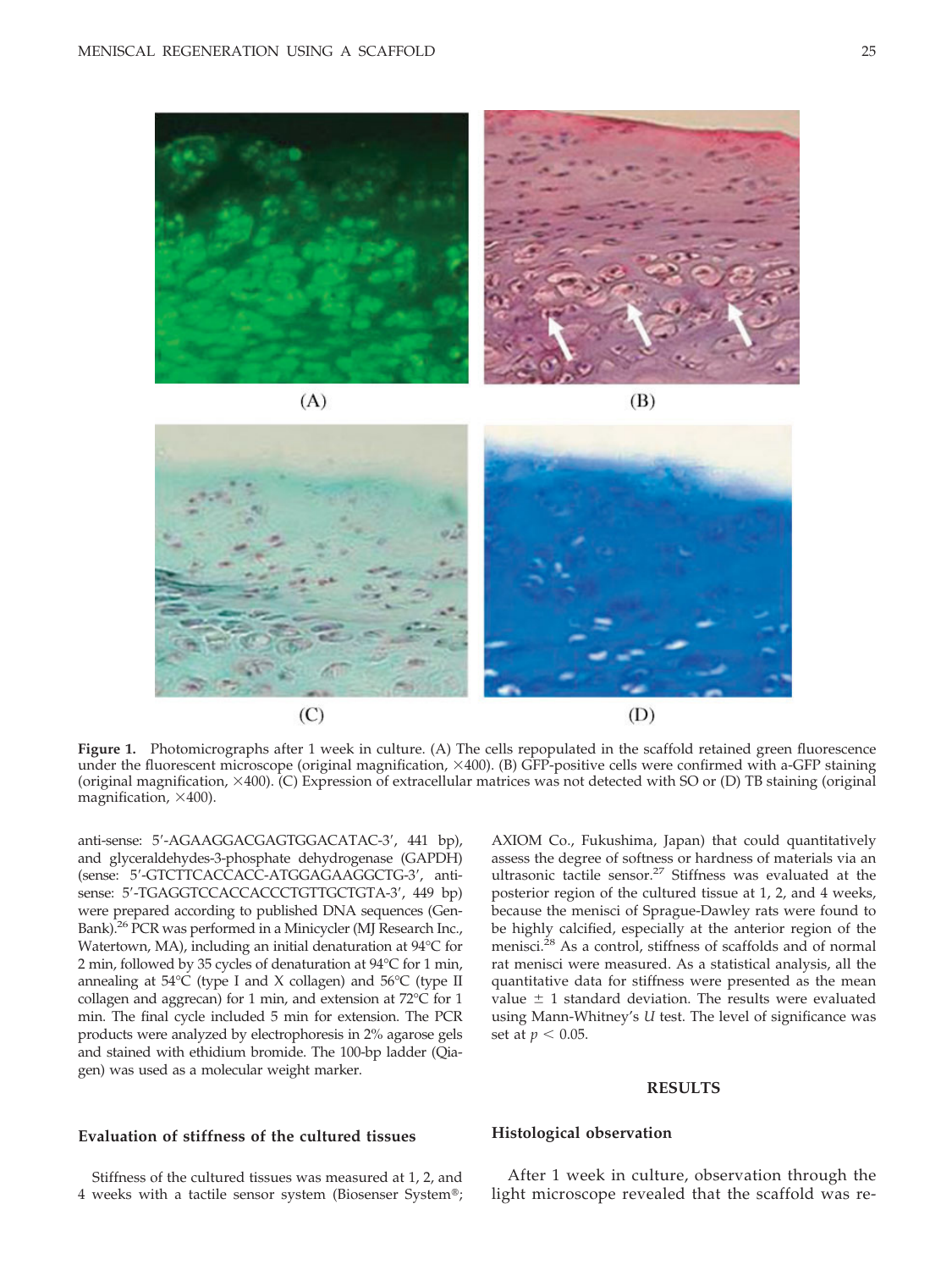

**Figure 2.** Photomicrographs at 2 weeks in culture. (A, B) Repopulation of GFP-positive cells was observed at the peripheral border of the scaffold (original magnification, 400). (C) Expression of extracellular matrices was partially detected with SO and (D) TB staining (original magnification,  $\times$ 400).

populated with round cells and spindle-shaped cells. Repopulation with round cells that were similar to the meniscal chondrocytes was observed at the free edge of the scaffold. Observation through the fluorescent microscope showed that both the round cells and the spindle-shaped cells retained green autofluorescence, demonstrating the presence of EGFP cells [Fig. 1(A)]. a-EGFP staining proved these cells to be EGFP positive [Fig. 1(B)]. Therefore, the round cells were thought to originate from EGFP rat BM-MSCs. However, SO and TB staining scarcely detected metachromatism in extracellular matrices [Fig. 1(C,D)]. At 2 weeks, repopulation of EGFP-positive cells was also observed at the peripheral border of the scaffold [Fig. 2(A,B)], and expression of extracellular matrices was partially detected histologically [Fig. 2(C,D)]. At 4 weeks, both repopulation of EGFP-positive cells and expression of extracellular matrices had expanded from the free edge to the peripheral border of the scaffold [Fig. 3(A–D)]. In the control tissue, neither repopulation

of EGFP-positive cells nor expression of extracellular matrices was detected, and the histological findings were regarded as a negative control [Fig. 4(A–D)].

## **Expression of cartilage-specific genes by RT-PCR**

To investigate the chondrogenic differentiation of cultured BM-MSCs in the scaffold, mRNA expression of aggrecan core protein and type I, II, and X collagen was assessed using RT-PCR. After 1 and 2 weeks in culture, none of the assessed genes except the GAPDH housekeeping gene were expressed. At 4 weeks, expression of mRNAs for aggrecan and type X collagen (a specific gene for hypertrophic cartilage or osteogenic differentiation) was detected, but mRNAs for type I collagen (a specific gene for fibrocartilage) and type II collagen (specific genes for hyaline-like cartilage) were not detected [Fig. 5(A)]. In contrast, no assessed genes were expressed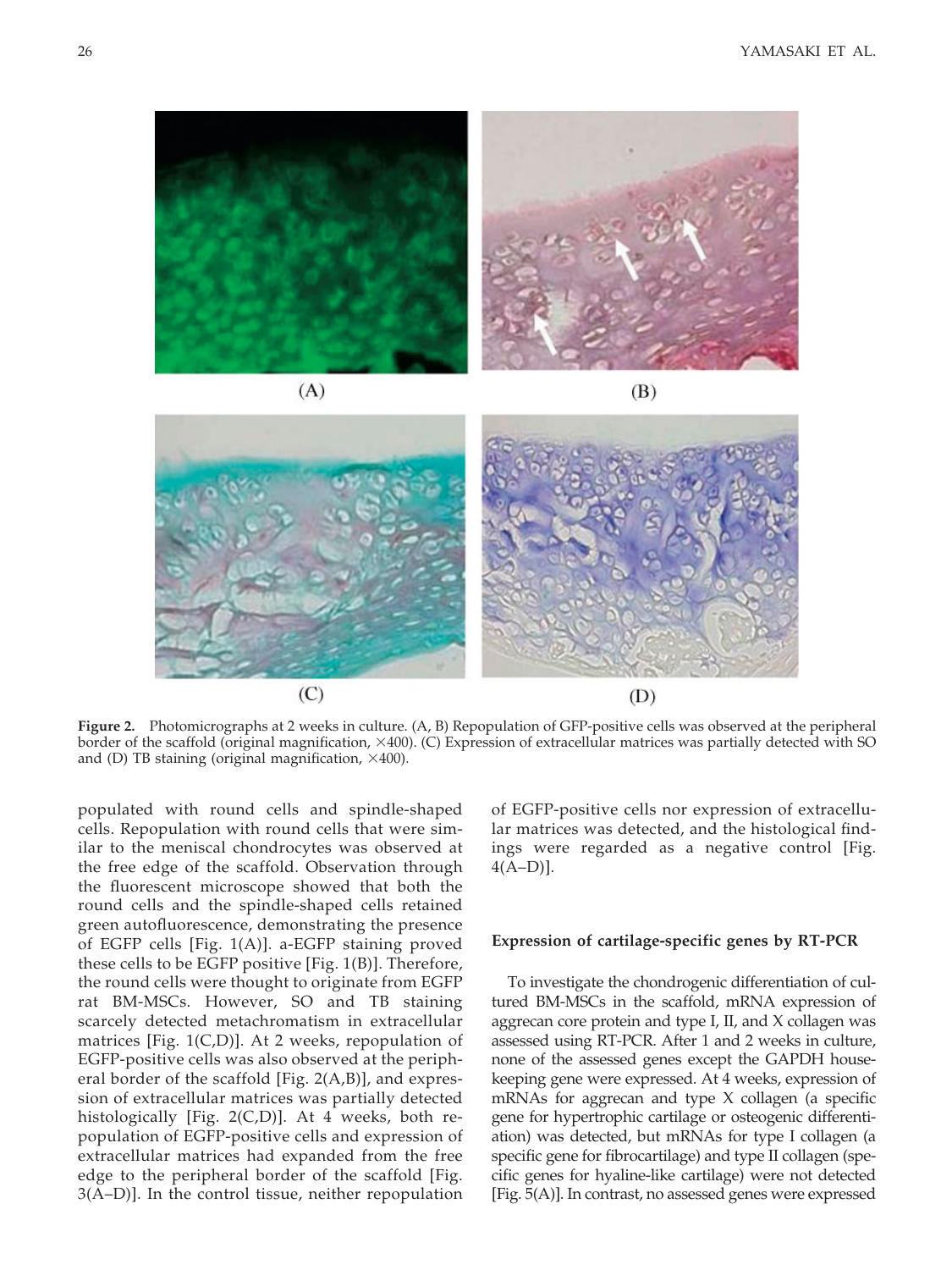

**Figure 3.** Photomicrographs at 4 weeks in culture. (A, B) Repopulation of GFP-positive cells and expression of extracellular matrices had expanded from the free edge to the peripheral border of the scaffold with (C) SO or (D) TB staining (original magnification,  $\times$ 400).

in the control tissue [Fig. 5(B)]. Gene expression of the cells from the meniscus of a normal rat was also assessed as a positive control, and mRNAs for aggrecan and type II collagen were detected [Fig. 5(C)].

 $(C)$ 

# **Measurement of stiffness of the cultured tissues**

Stiffness of the cultured tissues was measured to examine whether stiffness would change with increasing time cultivating BM-MSCs in the scaffold. The mean stiffness of normal menisci in Sprague-Dawley rats was  $12.41 \pm 2.16$  g/mm<sup>2</sup>, and the mean stiffness of the scaffolds we prepared was  $9.18 \pm 0.60$  g/mm<sup>2</sup> (Fig. 6). The mean stiffness of the cultured tissues at 1, 2, and 4 weeks was  $8.93 \pm 0.67$ ,  $11.56 \pm 1.36$ , and 11.72  $\pm$  1.04 g/mm<sup>2</sup>, respectively (Fig. 6). There was a significant difference in the mean value of stiffness of the cultured tissues between 1 and 2 weeks ( $p < 0.01$ ), but not between 2 and 4 weeks. Stiffness of the cultured tissue approximated to that of a normal meniscus after 2 weeks in culture. Control scaffolds showed no significant change in stiffness during 4 weeks in culture.

 $(D)$ 

#### **DISCUSSION**

The current study demonstrated that the scaffold we prepared has the potential for cellular repopulation and adequate stiffness, similar to that of the normal meniscus. In previous studies, other meniscal scaffolds such as a type I collagen sponge, type I and II collagen-glycosaminoglycan copolymers, and synthetic biodegradable polymers containing polyglycolic acid and polylactic acid using cell seeding had been reported, and efficacy of these scaffolds was emphasized histologically.<sup>7,11,12,14,15</sup> However, none of those scaffolds was evaluated for mechanical strength or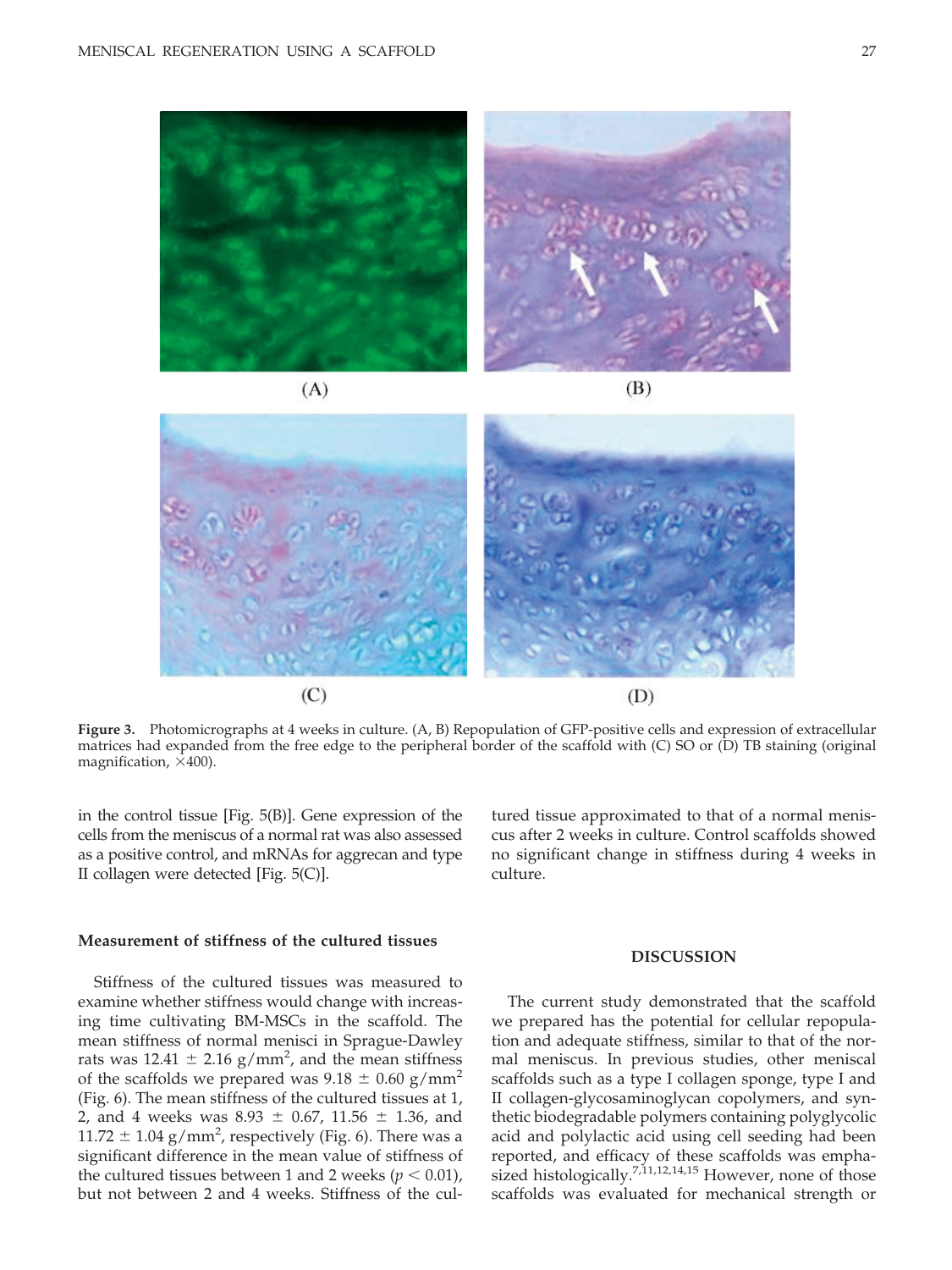

**Figure 4.** Photomicrographs of the control tissue at 4 weeks in culture. (A, B) Neither repopulation of GFP-positive cells was observed, nor expression of extracellular matrices detected with  $(C)$  SO or  $(D)$  TB staining (original magnification,  $\times$ 200).

stiffness of the regenerated tissues. We considered it important to evaluate the regenerated tissue not only histologically and genetically, but also either physiologically or mechanically for clinical applications. When a live allograft tissue is transplanted *in vivo*, immunoreaction to the tissue must be considered. Me-



**Figure 5.** Analysis of expression of mRNA for aggrecan, type I, II, and X collagen, and GAPDH with RT-PCR. (A) After 4 weeks in culture. Expression of aggrecan and type X collagen gene was detected. (B) The control tissue after 4 weeks in culture. None of the assessed genes were expressed. (C) A positive control using a normal meniscus. Expression of aggrecan and type II collagen was detected.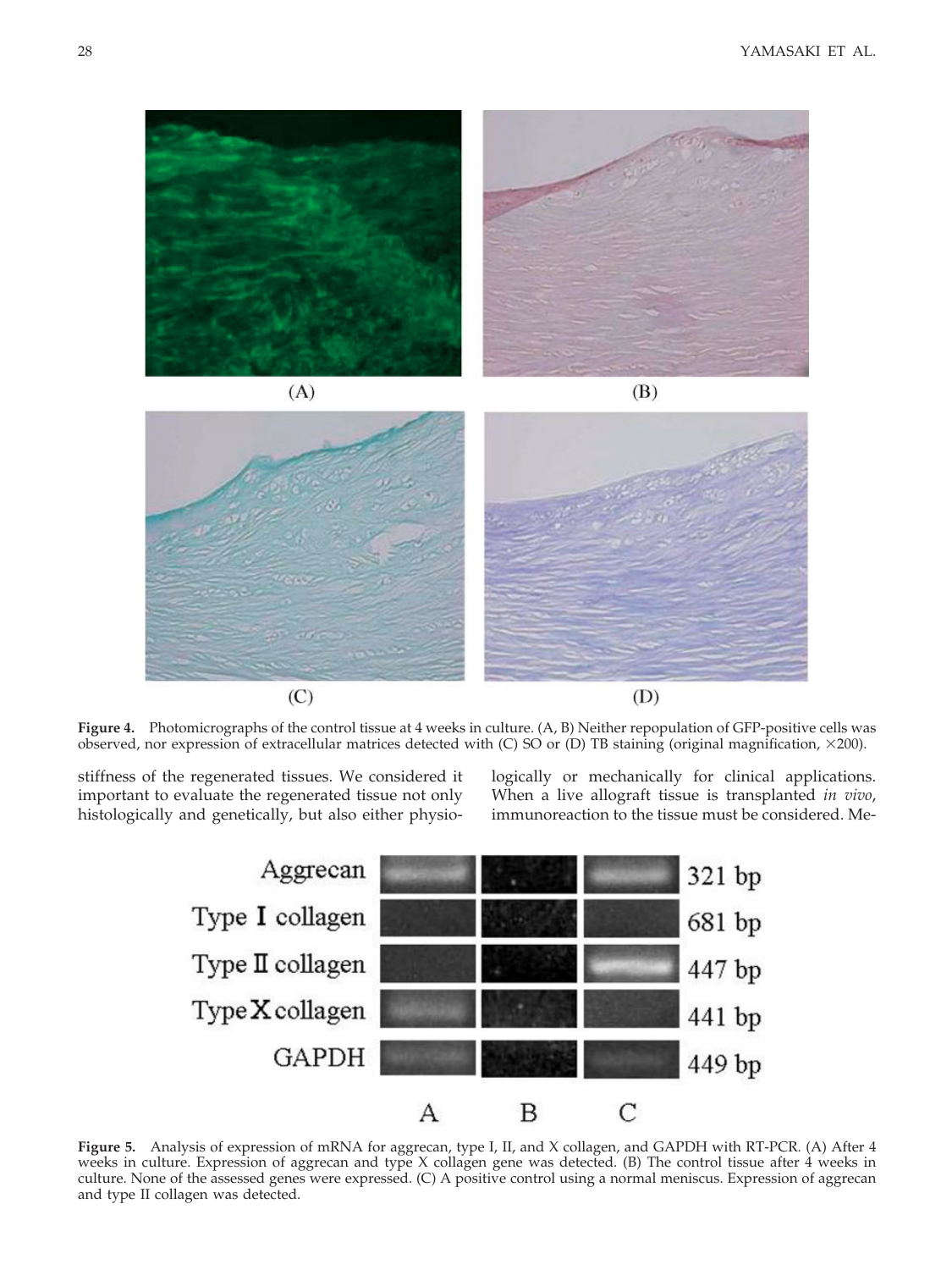

**Figure 6.** Measurement of stiffness of the cultured tissue. The mean stiffness of the cultured tissue increased over 4 weeks ( $\gamma$   $\leq$  0.01). The mean stiffness of the scaffold is also shown (S) and was significantly lower than a normal meniscus (N) ( $p < 0.01$ ). The tissue after 2 weeks in culture was significantly more stiff than the scaffold ( $p < 0.01$ ), and approximated a normal meniscus.

niscal replacement using a cryopreserved or deepfrozen allograft has been reported without immunosuppressive agents in previous studies.<sup>17,18,23</sup> Thus, the scaffold we prepared is thought not to be inferior to other meniscal scaffolds as regards the immunoreactive problem.

This study also revealed that BM-MSCs had the potential to repopulate the scaffold and to differentiate into chondrocyte-like cells. Tissue engineering for meniscal repair or regeneration using BM-MSCs has already been attempted. Port et al.<sup>13</sup> reported on meniscal repair supplemented with exogenous fibrin clot and BM-MSCs in a goat model, but the addition of BM-MSCs in conjunction with the fibrin clot did not enhance meniscal healing. Meanwhile, Walsh et al.<sup>15</sup> described meniscal regeneration in the rabbit partial meniscectomy model using BM-MSCs with a bovine type I collagen sponge as a scaffold, and the regenerated tissue was more abundant compared with the sponge alone. The concentration of BM-MSCs we prepared was the same as that of BM-MSCs Walsh et al. described, and higher than that of BM-MSCs Port et al. described. We considered it important to seed adequate BM-MSCs to the scaffold to regenerate a meniscus.

Furthermore, in this study, we proved that meniscal regeneration using the scaffold derived from the deepfrozen meniscus and BM-MSCs *in vitro* is possible, and also that the regenerated tissue has more appropriate stiffness than has been obtained via other methods, approximating the normal meniscus.

The period of cellular repopulation of a scaffold has been described as 1 or 2 weeks with the cells derived from the adjacent synovium or meniscal cells.<sup>12,18</sup> We observed cellular repopulation with BM-MSCs at 1

week, and expression of extracellular matrices derived from BM-MSCs increased over 4 weeks in culture. BM-MSCs derived from a GFP rat were available to distinguish the origin of the cells which repopulated the scaffold under the fluorescent microscope. Observation through the fluorescent microscope during the period in culture demonstrated fading of emission of EGFP with some specimens, so a-EGFP staining was also performed to confirm GFP-positive cells. Thus BM-MSCs were proved to repopulate the scaffold in the same period as meniscus cells and remain viable in the scaffold. To our knowledge, this is the first investigation in which the scaffold derived from a deep-frozen meniscus was used, and in which BM-MSCs were observed to repopulate the scaffold and to synthesize extracellular matrices in the early phase of the culture. A normal meniscus consists of fibrocartilage which contains a large amount of type I collagen and only a very small amount of type II collagen. $2^{9-31}$  However, in our experiment, we could not detect type I and type II collagen of rats. We suspect this might be attributable to a methodological problem because we also failed to detect type I collagen in a normal meniscus.

The scaffold we prepared, which has a similar stiffness to a deep-frozen meniscus, is significantly softer than a normal meniscus. By seeding BM-MSCs to the scaffold, the cultured tissue obtained as much stiffness as a normal meniscus after 2 weeks in culture. These results indicate that transplantation of the regenerated meniscus using our method would be superior to a deep-frozen meniscus allograft as regards protection of joint cartilage against mechanical damage in the knee.

In summary, this study shows the efficacy of a scaffold derived from a normal meniscus repopulated with BM-MSCs in the early phase of the culture *in vitro*, and the potential of differentiation of BM-MSCs into chondrocyte-like cells. We consider that further investigation regarding transplantation of the tissue we built *in vivo* is needed in the future.

# **References**

- 1. Fairbank TJ. Knee joint changes after meniscectomy. J Bone Joint Surg Br 1948;30:664 – 670.
- 2. Horibe S, Shino K, Maeda A. Results of isolated meniscal repair evaluated by second-look arthroscopy. Arthroscopy 1996;12: 150 –155.
- 3. Johnson MJ, Lucas GL, Dusek JK. Isolated arthroscopic meniscal repair: A long-term outcome study (more than 10 years). Am J Sports Med 1999;27:44 – 49.
- 4. Rodkey WG, Steadman JR, Li ST. A clinical study of collagen meniscus implants to restore the injured meniscus. Clin Orthop 1999;367S:281–292.
- 5. Setton LA, Guilak F, Hsu EW, Vail TP. Biomechanical factors in tissue engineered meniscal repair. Clin Orthop 1999;367S:254 – 272.
- Tapper EM, Hoover NW. Late results after meniscectomy. J Bone Joint Surg Am 1969;51:517–526.